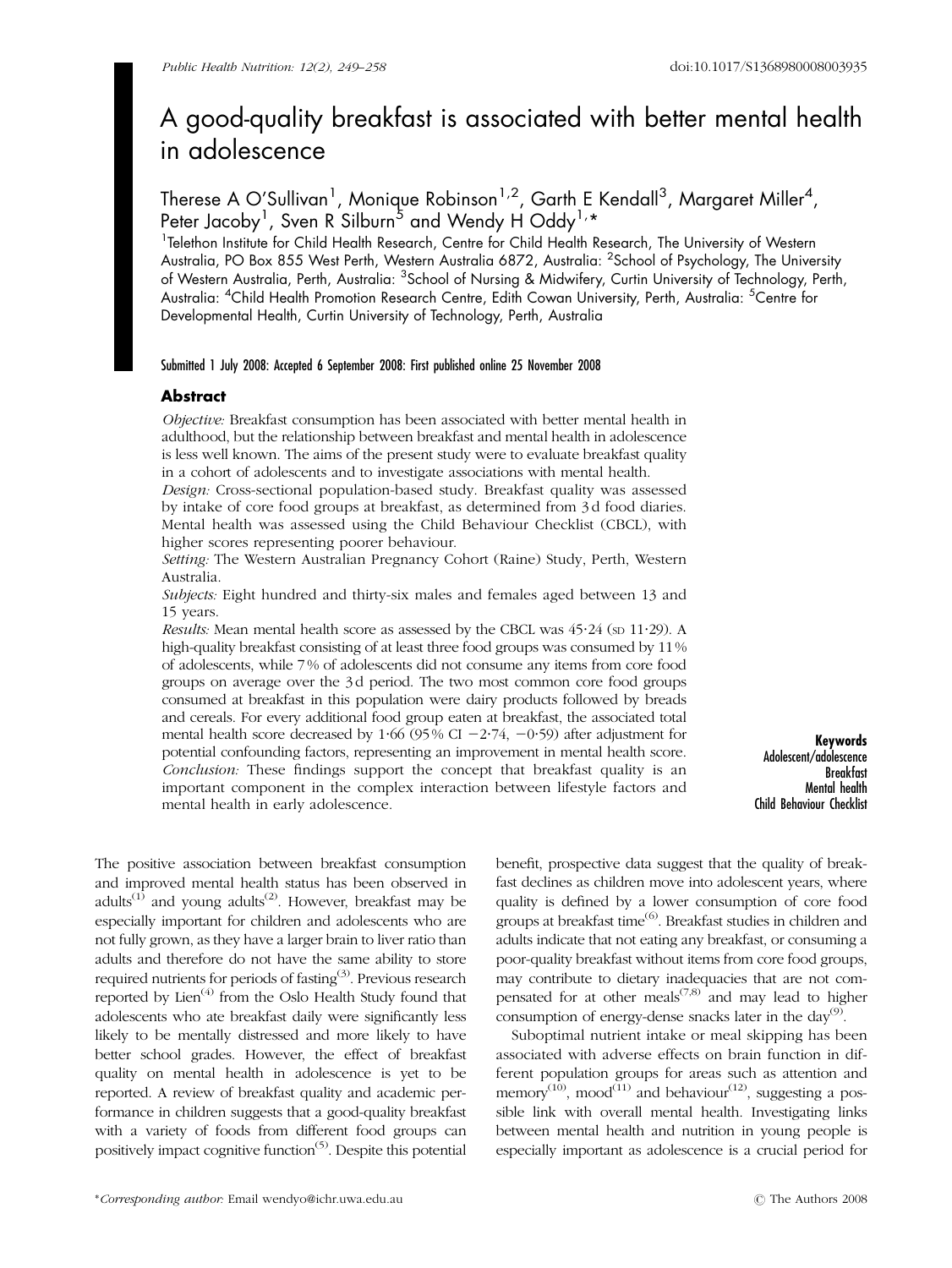the development of behavioural patterns and social skills that will influence the individual's later adult functioning<sup> $(13)$ </sup>. Half of all lifetime cases of psychological disorders emerge by age  $14$  years<sup> $(14)$ </sup>, making early adolescence an appropriate stage to examine factors associated with mental health.

The aims of the present study were to evaluate breakfast consumption patterns in early adolescence and to investigate the cross-sectional association between breakfast quality and mental health scores, using data from the Western Australian Pregnancy Cohort (Raine) Study. The Raine Study provides an ideal opportunity to investigate this relationship as it is a large, populationbased cohort with data available on physical, socioeconomic and lifestyle factors. We hypothesize that the consumption of a higher-quality breakfast is associated with better mental health status in adolescence.

## Methods

#### Subjects

The Raine Study recruited 2900 pregnant women between 16 and 20 weeks' gestation from May 1989 to November 1991 through the public antenatal clinic at King Edward Memorial Hospital and private clinics in Perth, Western Australia. Of the initial cohort, 2868 live births were available for follow-up. Study enrolment methods have been reported elsewhere<sup>(15)</sup>. In the current paper we report cross-sectional results collected from the 14-year follow-up (mean age  $14.0$  (sp  $0.2$ ) years, range  $13.0-15.0$  years), as this follow-up was the first to comprehensively assess dietary intake and allow assessment of breakfast-eating habits. Derivation of the study sample from the overall Raine Study cohort is depicted in Fig. 1. Parents or primary caregivers completed the assessment of mental health using the Child Behaviour Checklist tool for 1784 adolescents. Of these, 1286 attended the assessment at the research centre and received a 3 d food record to assess breakfast intake. A total of 836 adolescents returned completed food records for a response rate of 65 % (836/1286). The ethics committees of King Edward Memorial Hospital and Princess Margaret

Hospital approved the protocol for the Raine Study. Each adolescent plus their parent or guardian provided written consent for participation in the study.

## Assessment of breakfast

The 3 d estimated food record in household measures was chosen to assess breakfast intake as the 3 d record has shown good validity in a child population<sup> $(16)$ </sup>. A standard 3 d food record booklet with instructions was provided to participants who attended the 14-year followup assessment at the Telethon Institute for Child Health Research in Perth, Western Australia. A set of metric cups and spoons was provided to each study adolescent. Food records were completed by the adolescents themselves, with parental support if requested. The completed food records were individually checked by the study dietitian as they were returned, with clarification of data over the telephone where required $(17)$ .

Breakfast was defined as the food and/or beverage items documented in the food record booklet under the breakfast heading, listed as the first meal of the day. The breakfast score described by Radcliffe et al.<sup>(18)</sup> was used as the basis of our breakfast quality variable. This score is based on the five core food groups as defined by the Australian Guide to Healthy Eating<sup>(19)</sup>: (i) breads and cereals (including breakfast cereals, bread and rice); (ii) vegetables; (iii) fruit; (iv) dairy products (including soya milk products); and (v) meat and meat alternatives (including eggs, vegetarian meat alternatives and nuts). These food groups supply different nutrients essential to health and development, and adequate intake from all groups on a daily basis is recommended. Food or drink items which are not categorized into one of the core food groups are classified as 'extras', as they provide some nutrients but are not considered to be good sources of essential nutrients; this category includes items high in sugar and/or saturated fat such as soft drinks, biscuits, cake, pancakes and chocolate bars, as well as high-fat savoury goods such as pastries and sausage rolls<sup> $(19)$ </sup>. Each breakfast listed in the food record was evaluated according to the number of core food groups consumed at that meal to create a breakfast quality score. The breakfast quality



Fig. 1 Derivation of the study sample from the overall Raine Study cohort; 14-year follow-up of the Western Australian Pregnancy Cohort (Raine) Study, Perth, Western Australia (CBCL, Child Behaviour Checklist; FR, food record). *y*Food records and the accompanying measuring utensils and instructions were handed out only to subjects who attended the in-person follow-up session at the Telethon Institute for Child Health Research in Perth, Western Australia. Some follow-up items including the CBCL were completed through the mail; for these items subjects were not required to attend the follow-up session at the Institute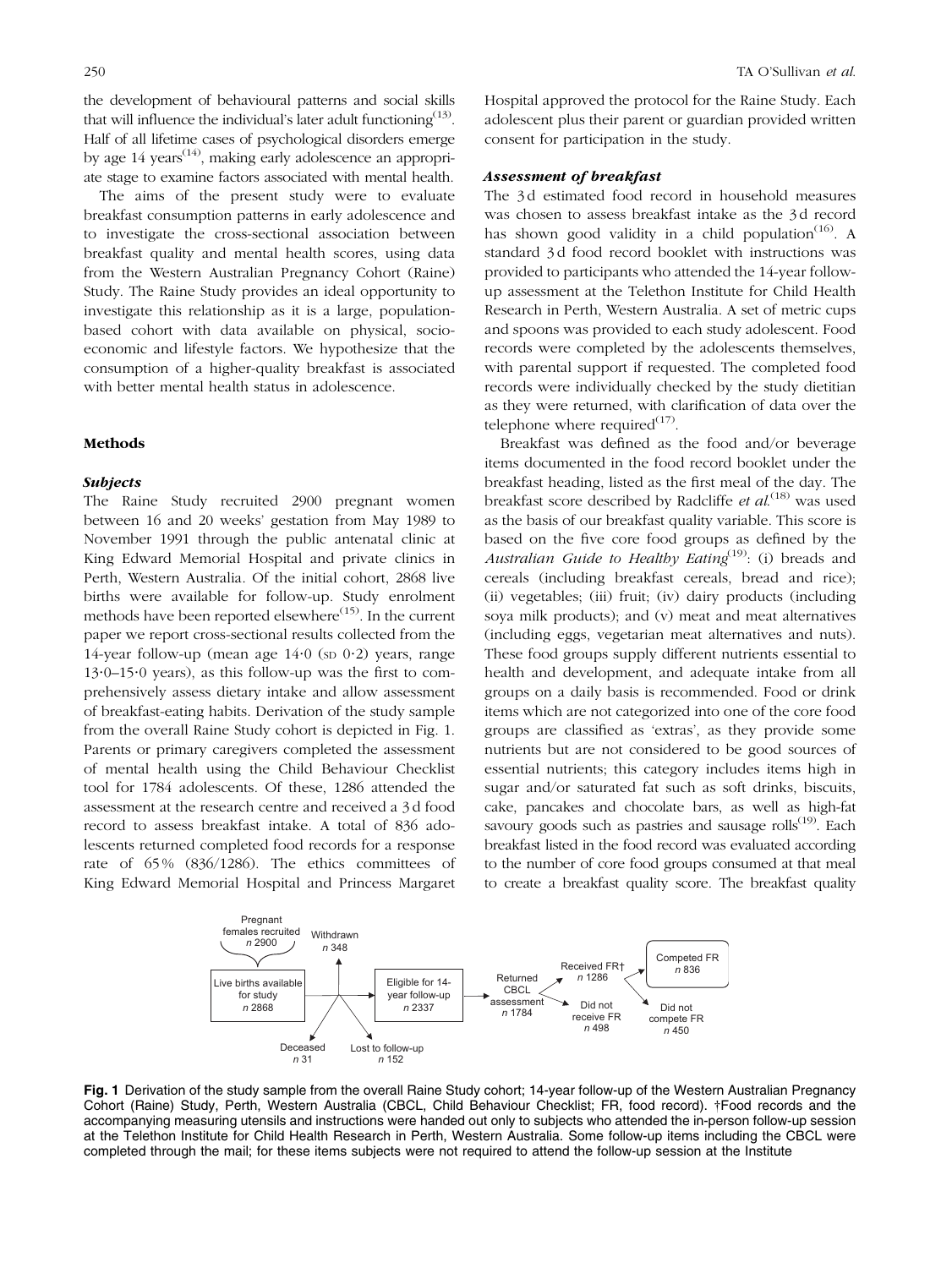Table 1 Scoring system used to assess breakfast quality as determined by core food groups consumed<sup>(18)</sup>; 14-year follow-up of the Western Australian Pregnancy Cohort (Raine) Study, Perth, Western Australia

| Score          | Definition                                               | Examples                                                                                   |
|----------------|----------------------------------------------------------|--------------------------------------------------------------------------------------------|
| 1              | No food or beverage, or water only                       | water<br>'nothing'<br>diet cordial/soft drinks                                             |
| $\overline{2}$ | Food and/or beverage from 'extra' foods only             | biscuits, chocolate bars<br>non-diet cordial/soft drinks<br>pastries, croissants, pancakes |
| 3              | Food and/or beverage from one AGHE food group            | banana<br>orange juice<br>toast                                                            |
| 4              | Food and/or beverage from two AGHE food groups           | cereal and milk<br>bacon, eggs and toast                                                   |
| 5              | Food and/or beverage from three or more AGHE food groups | cereal and milk and orange juice<br>toast and banana and a glass of milk                   |

AGHE, The Australian Guide to Healthy Eating<sup>(19)</sup>.

score ranged from 1 point, representing no food or drink, to 5 points, representing foods from three or more different food groups (Table 1). A breakfast of 'extras' was ranked above no food or drink, but less than a core food group. In instances where subjects consumed 'extras' in addition to core food groups, the 'extras' did not contribute to the score. This was because the breakfast quality score was intended to represent the intake of required nutrients as provided by the core food groups, rather than representing excess intakes of fat, sugar and salt. For example, if a subject ate foods from two food groups plus 'extras' foods, the score of 4 reflected intake of the two food groups only. Scores over the three days were averaged to create an overall breakfast quality score for each participant.

#### Assessment of mental health

Mental health was assessed using the 118-item Child Behaviour Checklist (CBCL/4-18) for Ages 4–18 years, a validated measure of behaviour by parent or primary caregiver report<sup> $(20)$ </sup>. The CBCL provides a dimensional measure of child and adolescent behaviour and is used to assess mental health over the preceding six months. The CBCL produces a raw score which can be converted into three summary T-scores, referred to as 'scores' in the current paper: total behaviour, internalizing behaviour and externalizing behaviour. The internalizing behaviour score incorporates syndromes of withdrawal, somatic complaints and anxious/depressed; the externalizing behaviour score incorporates syndromes of delinquency and aggression<sup> $(20)$ </sup>. Three remaining syndromes of social, thought and attention problems contribute to the total behaviour score but not to the internalizing or externalizing scores. Higher scores are associated with more disturbed emotions and behaviours, with a total T-score of 60 or above classified as the clinical range for mental health morbidity<sup>(21)</sup>. Use of the CBCL as a mental health assessment tool in both clinical and community settings has been supported in a recent meta-analysis $^{(22)}$  and the CBCL

has been shown to have good test–retest reliability in a Western Australian child population<sup> $(23)$ </sup>. The internal consistency for the CBCL is  $r = 0.94$  (Cronbach's  $\alpha = 0.97$ ) for the total score,  $r = 0.91$  (Cronbach's  $\alpha = 0.90$ ) for the internalizing score and  $r = 0.92$  (Cronbach's  $\alpha = 0.94$ ) for the externalizing  $score^{(21)}$ .

## Confounding variables included in the model

#### Physical measurements

Weight status may influence aspects of mental health such as depression in adolescents<sup> $(24)$ </sup>. Height and weight measurements were taken by a trained research assistant using standard calibrated equipment to calculate BMI as [weight (kg)]/[height (m)<sup>2</sup>]. BMI categories of underweight, normal weight overweight and obese were defined using standard criteria for this age group<sup>(25,26)</sup>: (i) underweight, BMI  $\leq$  $16.41 \text{ kg/m}^2$  in males and  $\leq 16.88 \text{ kg/m}^2$  in females; (ii) normal weight,  $BMI = 16.42-22.61 \text{ kg/m}^2$  in males and  $16.89-23.33 \text{ kg/m}^2$  in females; (iii) overweight, BMI =  $22.62 - 27.62 \text{ kg/m}^2$  in males and  $23.34 - 28.56 \text{ kg/m}^2$  in females; and (iv) obese, BMI  $\geq$  27.63 kg/m<sup>2</sup> in males and  $\geq$ 28.57 kg/m<sup>2</sup> in females.

## Sociodemographic and family characteristics

Socio-economic factors such as family income have been associated with both child behaviour problems<sup>(27)</sup> and breakfast frequency<sup>(28)</sup>. Evidence suggests that family characteristics may also affect the behaviour of children in the family<sup>(29)</sup>. Information regarding maternal age at conception, maternal education, current family income, family structure and family functioning were obtained by parent report. Maternal age at conception was classified as: (i)  $\leq$  20 years; (ii) 20–29 years; or (iii)  $\geq$  30 years. Maternal education was assessed by the highest school year completed, with responses grouped as: (i) grade 10 or less; (ii) grade 11; or (iii) grade 12. Current family income was defined as the annual income for the household before tax at the time of the survey and was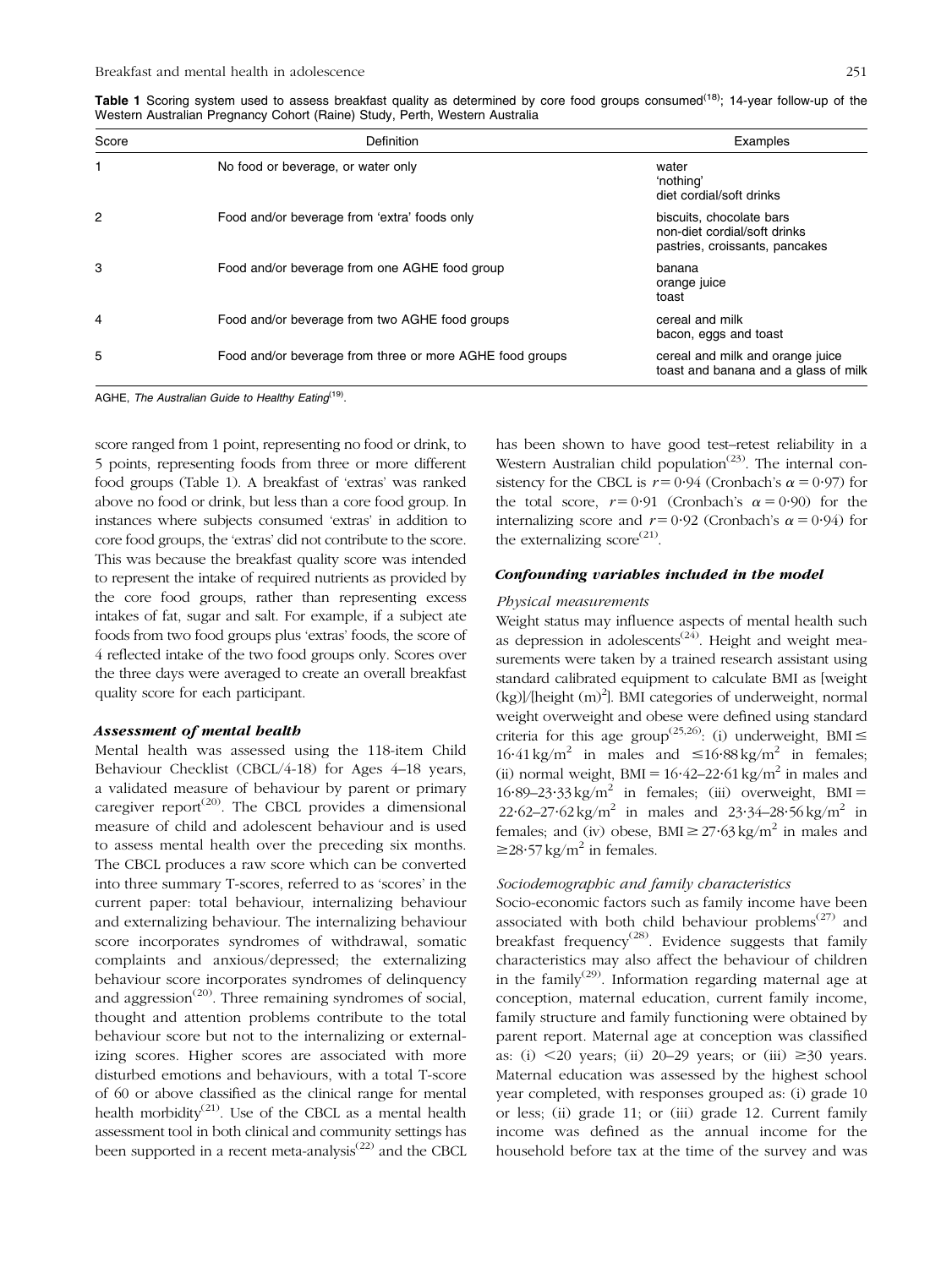assessed categorically in three groups as follows: (i)  $\leq$ \$AU 35 000; (ii) \$AU 35 000–70 000; and (iii)  $>$ \$AU 70 000 per annum. Family structure was assessed as either yes or no for living in a single-parent family. The General Functioning Scale from the McMaster Family Assessment Device was used to assess family functioning<sup>(30)</sup>. This short-form scale consists of twelve statements that were derived from an item analysis of the complete sixty-item scale, and includes questions on family communication, affective responsiveness and behaviour control. Lower scores on the General Functioning Scale represent poorer family functioning and higher scores represent better family functioning. This scale has been shown to be reliable ( $r = 0.83$ ) and internally consistent ( $r = 0.86$ )<sup>(31)</sup>.

## Lifestyle factors

In addition to increasing dietary energy requirements, increased regular physical activity may assist in the management of mild-to-moderate mental health problems<sup>(32)</sup>. Likewise, sedentary behaviour may have the opposite effect. The lifestyle factors included in analysis for the present study were physical activity in leisure time and computer or television screen usage. In addition, an estimate of overall diet quality was also chosen as a confounding variable to adjust for usual nutrient intake over the whole day. Education level was not included as a confounding variable as school education in Western Australia is mandatory until age 15 and all adolescents in this study were aged  $13.0$  to  $15.0$  years.

To determine physical activity level, adolescents were asked how often they exercised outside of school hours per week, where exercise was defined as activity causing breathlessness or sweating. These data were converted into an ordinal variable with three levels: (i) exercise  $\leq 1$ time/week; (ii) exercise 1–3 times/week; and (iii) exercise  $\geq$ 4 times/week. As a proxy measure of sedentary behaviour, adolescents were asked about their television or video viewing and computer use, measured as hours per day of combined screen use. This data was categorized into three levels: (i)  $\langle 2h/d;$  (ii) 2–4 h/d; and (iii)  $>4$  h/d.

We collected information on overall diet using a 221 item FFQ provided by the Commonwealth Scientific and Industrial Research Organisation that has been validated in adults and previously applied in children<sup> $(33,34)$ </sup>. To represent the overall nutritional value of individual diets, a diet quality score was developed based on similar scores published in the international literature<sup>(35)</sup>. The diet quality score consisted of thirteen dietary components, including both nutrients and food groups, with each component given a score out of 10 based on degree of compliance with Australian dietary recommendations<sup> $(19)$ </sup>, for a total possible score of 130.

## Statistical analyses

Breakfast quality was analysed as both a continuous and categorical variable. For the categorical variable, no breakfast and 'extras' only were combined due to low subject numbers in these groups. The  $\chi^2$  test was used to investigate associations between potential risk factors and breakfast quality. Pearson's correlation was used to determine the association between breakfast quality and overall diet quality. ANOVA was applied to assess differences in mean mental health score between breakfasts of differing core food groups, with Tukey's Honestly Significant Difference test used for post hoc analysis. A general linear model was applied to examine the relationship between breakfast quality and mental health adjusted for confounding variables; variables were entered simultaneously. Independent t tests and  $\chi^2$  tests were used to examine differences between adolescents who completed the food record and those who did not. Statistical analyses were performed using the Statistical Package for the Social Sciences (SPSS) statistical software package version 15<sup>.</sup>0 (SPSS Inc., Chicago, IL, USA).

#### Results

The mean total mental health score as assessed by the CBCL was  $45.24$  (sp  $11.29$ ), with mean internalizing behaviour score of  $45.87$  (sp  $10.53$ ) and mean externalizing behaviour score of  $46.58$  (sp  $10.52$ ). Within the study group,  $11.0\%$  of adolescents were categorized in the clinical range for mental health morbidity.

For breakfast quality, the mean score was  $3\cdot 70$  (sp  $0\cdot 75$ ). Skipping breakfast on at least one of the three days was reported by  $14.6\%$  (*n* 122) of adolescents; overall,  $1.1\%$ (n 9) reported skipping breakfast each day over the 3 d period. An average breakfast of 'extras' food alone over the 3d period was reported by  $5.6\%$  ( $n\ 47$ ) and food from one food group was reported by  $27.9\%$  ( $n$  233). The majority of adolescents (54 $\cdot$ 0%, *n* 452) consumed a breakfast consisting of food from two different food groups over the three days, while a high-quality breakfast consisting of three or more food groups was consumed by  $11.4\%$  (*n* 95). Milk, followed by fortified breakfast cereals and bread, were the food and beverage types most commonly consumed by the adolescents for breakfast.

Breakfast quality was positively associated with overall diet quality  $(r = 0.28, P < 0.001)$ . Adolescents who reported lower breakfast quality scores were significantly more likely to be female, have mothers with a younger maternal age and a lower level of maternal education, come from lower-income families, have higher screen use and be less physically active than adolescents who reported higher breakfast quality scores (Table 2).

There was a stepwise decrease in total mental health score for each increase in breakfast quality ranking  $(P = 0.009, Fig. 2)$ , representing improved mental health. A multivariable general linear model incorporating potential confounding factors showed that a higher breakfast quality score was significantly associated with a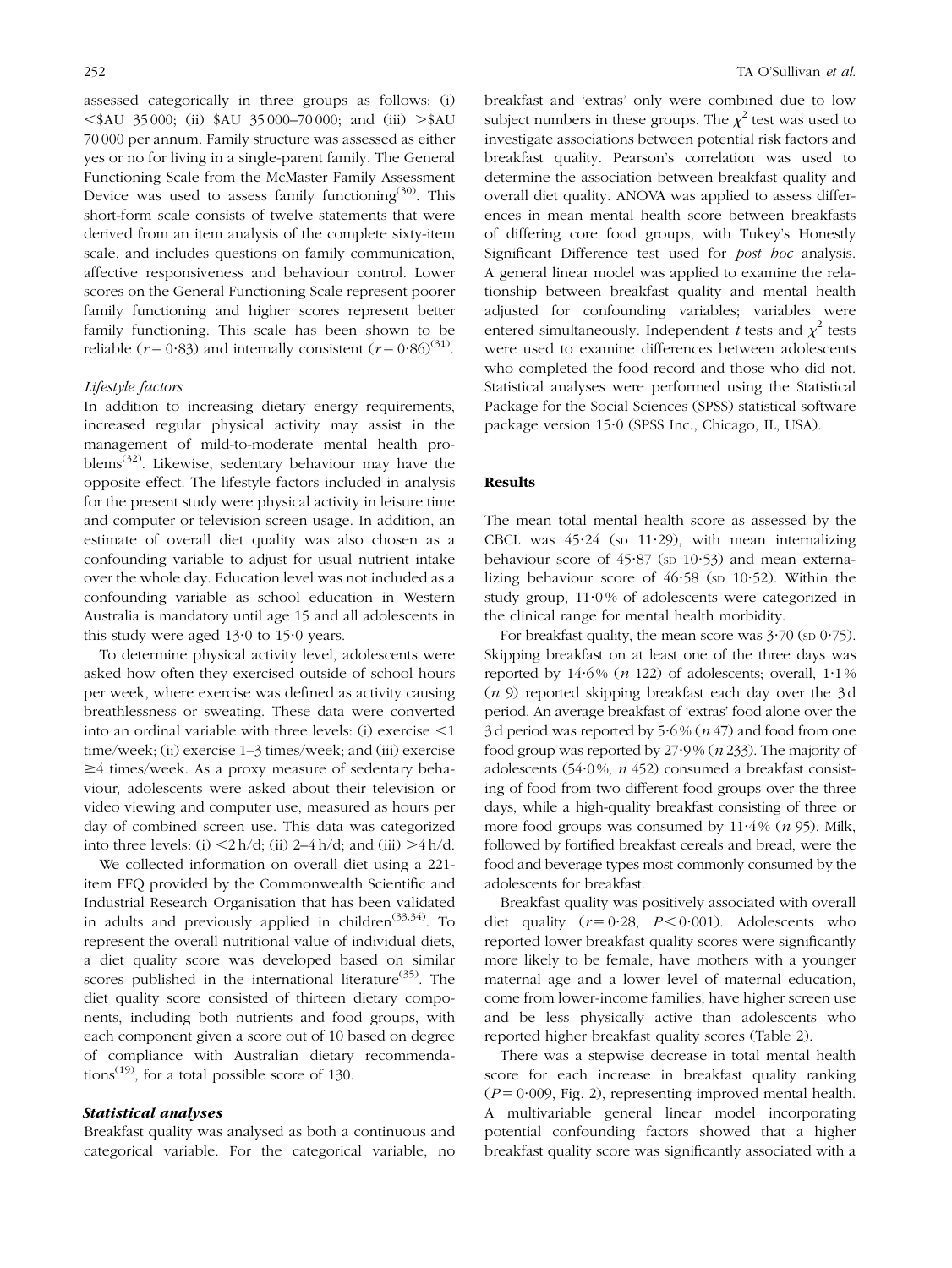|                                                  | No breakfast or 'extras' only |         | One food group |          | Two groups |          | Three or more food groups |          |             |
|--------------------------------------------------|-------------------------------|---------|----------------|----------|------------|----------|---------------------------|----------|-------------|
|                                                  | n                             | valid % | n              | $\%$     | n          | $\%$     | n                         | $\%$     | P for trend |
| Gender                                           |                               |         |                |          |            |          |                           |          |             |
| Male                                             | 24                            | 5.6     | 109            | 25.7     | 237        | 55.9     | 54                        | 12.7     | 0.029       |
| Female                                           | 32                            | 7.7     | 124            | $30 - 1$ | 215        | 52.2     | 41                        | $10 - 0$ |             |
| <b>BMI</b> categoryt                             |                               |         |                |          |            |          |                           |          |             |
| Underweight                                      | 3                             | 5.7     | 16             | 30.2     | 29         | 54.7     | 5                         | $9-4$    | 0.057       |
| Normal weight                                    | 34                            | 5.8     | 155            | 26.5     | 324        | $55-5$   | 71                        | 12.2     |             |
| Overweight                                       | 14                            | 9.3     | 47             | $31 - 1$ | 76         | 50.3     | 14                        | 9.3      |             |
| Obese                                            | $\overline{\mathbf{4}}$       | 9.1     | 14             | $31 - 8$ | 23         | 52.3     | 3                         | 6.8      |             |
| Maternal characteristics<br>Age at conception    |                               |         |                |          |            |          |                           |          |             |
| $<$ 20 years                                     | 8                             | 13.3    | 15             | 25.0     | 36         | $60 - 0$ | 1                         | 1.7      | 0.029       |
| $20 - 29$ years                                  | 26                            | $6 - 4$ | 113            | 28.0     | 226        | 55.9     | 39                        | 9.7      |             |
| $\geq$ 30 years                                  | 22                            | 5.9     | 105            | 28.2     | 190        | $51 - 1$ | 55                        | 14.8     |             |
| Highest school year                              |                               |         |                |          |            |          |                           |          |             |
| Grade 10 or less                                 | 31                            | $10-7$  | 88             | 30.3     | 149        | 51.4     | 22                        | 7.6      | < 0.001     |
| Grade 11                                         | 5                             | $3-6$   | 41             | 29.5     | 73         | 52.5     | 20                        | 14.4     |             |
| Grade 12                                         | 20                            | 4.9     | 104            | 25.6     | 230        | $56 - 7$ | 52                        | 12.8     |             |
| Sociodemographic factors<br>Annual family income |                               |         |                |          |            |          |                           |          |             |
| $<$ \$AU 35000                                   | 15                            | $8-7$   | 45             | 26.0     | 104        | $60 - 1$ | 9                         | 5.2      | 0.001       |
| \$AU 35 000-70 000                               | 23                            | 7.8     | 96             | 32.7     | 143        | 48.6     | 32                        | 10.9     |             |
| $>\mathsf{SAU}$ 70 000<br>Single-parent family   | 15                            | 4.2     | 91             | 25.3     | 199        | 55.4     | 54                        | $15 - 0$ |             |
| Yes                                              | 12                            | 8.3     | 41             | 28.3     | 78         | 53.8     | 14                        | $9-6$    | 0.356       |
| No                                               | 44                            | $6-4$   | 192            | 27.8     | 374        | 54.1     | 81                        | $11 - 7$ |             |
| Family functioning                               |                               |         |                |          |            |          |                           |          |             |
| Poor functioning, score ≤24                      | 8                             | $8-1$   | 20             | 20.2     | 60         | $60 - 6$ | 11                        | $11 - 1$ | 0.541       |
| Well functioning, score $\geq$ 25                | 47                            | 6.5     | 206            | 28.7     | 382        | 53.2     | 83                        | 11.6     |             |
| Lifestyle factors<br>Physical activity           |                               |         |                |          |            |          |                           |          |             |
| $<$ 1 time/week                                  | 10                            | 13.3    | 25             | 33.3     | 39         | 52.0     | 1                         | 1.3      | 0.002       |
| 1-3 times/week                                   | 33                            | 7.1     | 129            | 27.6     | 249        | 53.2     | 57                        | 12.2     |             |
| $\geq$ 4 times/week<br>Screen use                | 12                            | 4.2     | 78             | 27.0     | 163        | $56 - 4$ | 36                        | 12.5     |             |
| $<$ 2 h/d                                        | 11                            | 4.7     | 54             | 23.2     | 140        | $60 - 1$ | 28                        | 12.0     | 0.034       |
| $2-4h/d$                                         | 20                            | $6-1$   | 102            | 30.9     | 174        | 52.7     | 34                        | $10-3$   |             |
| >4 h/d                                           | 24                            | 9.2     | 75             | 28.7     | 131        | 50.2     | 31                        | 11.9     |             |

-Defined according to BMI classification groups(25, 26).

lower total CBCL score ( $b = -1.66$ ; 95 % CI  $-2.74$ ,  $-0.59$ ;  $P = 0.002$ ; Table 3), equating to a decrease in the total CBCL score of 4?8 from no food groups eaten at breakfast to three or more food groups eaten at breakfast. A higher breakfast quality score was also significantly associated with lower internalizing behaviour scores ( $b = -1.13$ ; 95% CI -2.15,  $-0.10$ ;  $P = 0.031$ ) and lower externalizing behaviour scores  $(b = -1.57; 95\% \text{ CI } -2.59, -0.56, P = 0.002$ .

The characteristics of the study sample were compared with the other adolescents in the 14-year Raine Study follow-up who did not complete a food record (Table 4).

## **Discussion**

Our results support the hypothesis that higher breakfast quality is associated with better mental health in adolescence. Compared with skipping breakfast, eating a breakfast with foods from three or more core food groups was associated with a decrease in total CBCL total score of 4?8 points, approximately 10 % of the mean CBCL score. The difference in score was independent of confounding factors and is potentially clinically meaningful. Of particular interest in our results was the stepwise decrease in total mental health score with increasing breakfast quality, suggesting a possible dose–response relationship.

Previous studies have found a similar relationship between mental health and breakfast cereal consumption in populations of adults<sup>(1)</sup> and young adults<sup>(2)</sup>, and with breakfast regularity in adolescents<sup> $(4)$ </sup>. The present research takes the relationship one step further by showing an association between the quality of breakfast and mental health. The breakfast quality of boys in our study was significantly better than for girls, a trend that has also been found in terms of breakfast consumption or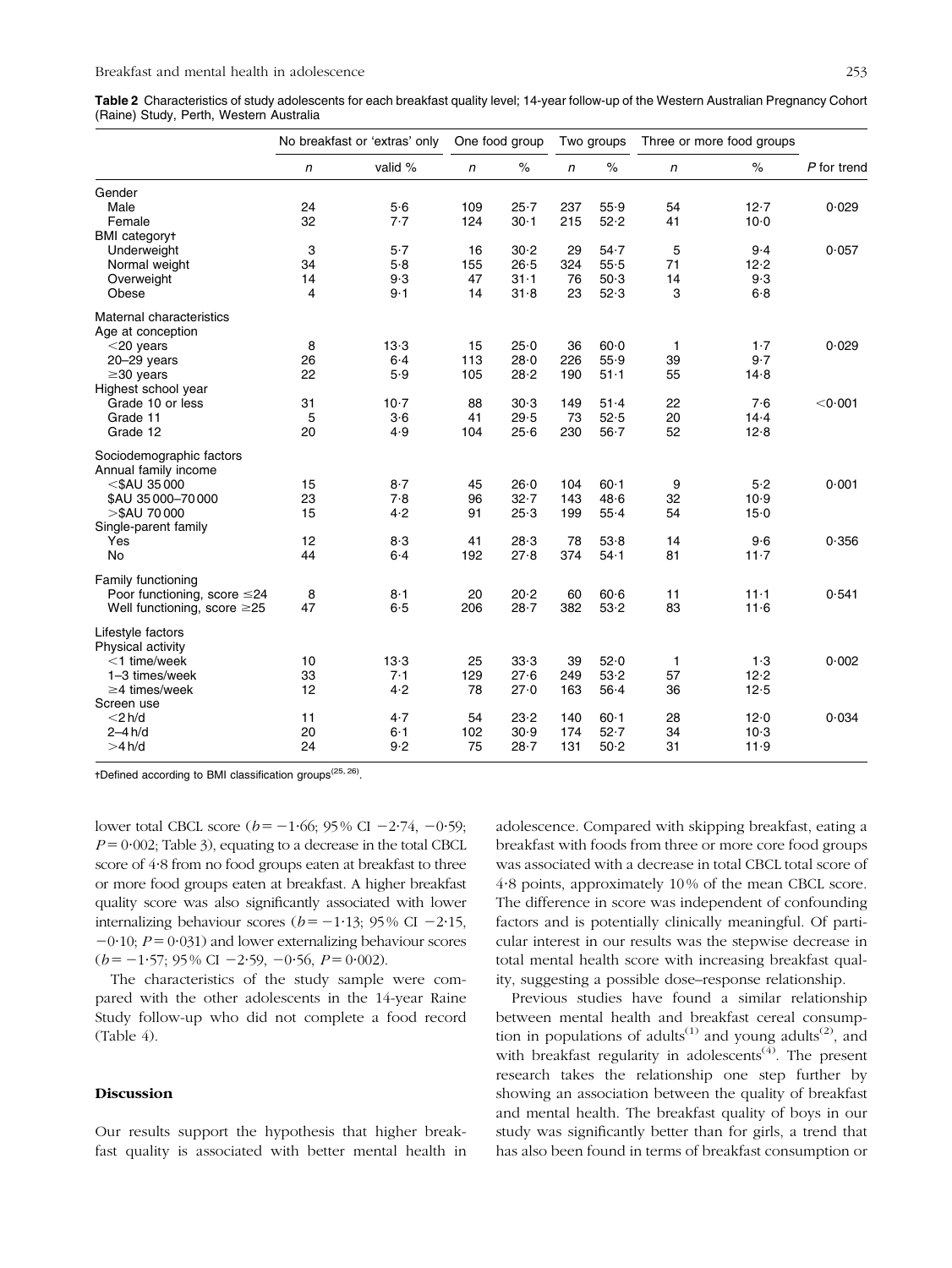

Fig. 2 Total mental health scores, as assessed by the Child Behaviour Checklist (CBCL), for the varying breakfast categories based on core food groups (ANOVA test for trend  $P = 0.009$ ); 14year follow-up of the Western Australian Pregnancy Cohort (Raine) Study, Perth, Western Australia. Values are means with their 95% confidence intervals represented by vertical bars. a,bMean values with unlike superscript letters were significantly different ( $P < 0.05$ , post hoc analysis using Tukey's Honestly Significant Difference test)

quality in other adolescent population groups in Spain<sup>(36)</sup>, Belgium<sup>(37)</sup> and Norway<sup>(4)</sup>.

Breakfast can potentially influence mental health in a number of ways. In terms of nutrient intake, milk, fortified breakfast cereals and bread, the most common foods consumed for breakfast by the Raine Study adolescents, are good sources of nutrients that affect brain function, including carbohydrate, Ca, B vitamins, Fe and folate. As the association with breakfast and mental health was independent of our indicator of overall diet quality, the consumption of these breakfast foods at the start of the day may be particularly beneficial.

All core food groups except meat and meat alternatives supply carbohydrate which is converted to glucose, the metabolic fuel required for brain function. Blood glucose concentrations are closely regulated by the body; however, short-term variation of glucose availability can affect the brain even when adequate nutritional status exists  $(13)$ . For example, a double-blind trial by Benton et  $al^{(38)}$ found that ingestion of a glucose drink two hours after lunch improved attention and reaction to frustration in children. When blood glucose concentrations fall below normal, hormones such as adrenalin and cortisol are released which are associated with feelings of agitation and irritability; symptoms such as difficulty concentrating and destructive outbursts can also occur<sup>(39)</sup>. The breads and cereals food group is the most carbohydrate-dense of the food groups and incorporation of these foods into breakfast, in suitable portion sizes, may help to avoid low blood glucose concentrations. These behaviours of aggression and delinquency were encompassed into the externalizing mental health score, which showed a stronger association with breakfast quality in our study than the internalizing mental health score, which included syndromes of depressive behaviour and withdrawal.

As well as carbohydrate, intake of vitamins and minerals also affects brain function. A variety of vitamins and minerals assist with optimal functioning of neurotransmitters, chemicals used to communicate information between neurons in the nervous system. Neurotransmitters are directly responsible for aspects such as behaviour, mood and intellectual function. Although severe malnutrition would be required to cause neurotransmitter deficits serious enough to result in neurological impairment, changes in everyday diet may result in subtle changes<sup>(39)</sup>. Milk, the most popular breakfast item consumed by the Raine Study adolescents, provides Ca which is involved in the release of neurotransmitters<sup> $(40)$ </sup>. Milk also contains tryptophan, a precursor to serotonin and a neurotransmitter involved in psychological processes. Breads and fortified breakfast cereals are good sources of the B vitamins thiamin and pyridoxine. These vitamins assist in attentional processes, synthesis of neurotransmitters and carbohydrate metabolism $(41, 42)$ . As B vitamins are water-soluble, body stores are relatively small and can decline over a period of a few weeks in the absence of sufficient dietary intake. Double-blind, placebo-controlled studies show that thiamin supplementation improves composure, mood and clarity of thought, even in subjects who are classified as having adequate thiamin status<sup>(11,43)</sup>. Fortified breakfast cereals are also good sources of folate and Fe, which are used in the synthesis of serotonin<sup> $(44)$ </sup> and other neurotransmitters<sup> $(45)$ </sup>; Fe is additionally used to bind neurotransmitters to receptors in the brain<sup> $(46)$ </sup>.

An increased intake of valuable vitamins and minerals at the start of the day, resulting from consumption of a breakfast with a variety of food groups, may partially explain the relationship with better mental health that was observed in our study. Other explanations may include regular eating leading to improved quality of sleep<sup> $(47)$ </sup> or fibre from breakfast cereal assisting with bowel function and reduced fatigue<sup>(48)</sup>. A behavioural clustering effect may also be present: a positive association between breakfast quality and our indicator of overall diet quality was found in our study, and  $Lien^{(4)}$ notes that adolescents who eat breakfast and other meals regularly are more likely to display other healthy behaviours, such as a good diet, lower alcohol consumption and abstinence from smoking.

Our study had three notable strengths. The first was the large population-based cohort and assessment of a wide array of variables, including lifestyle factors, BMI, and family and sociodemographic characteristics. Poor breakfast quality was shown to be associated with adverse mental health independently of these factors and therefore independent of the established relationship between low socio-economic status and poor nutritional intake $^{(49)}$  and between poor family functioning and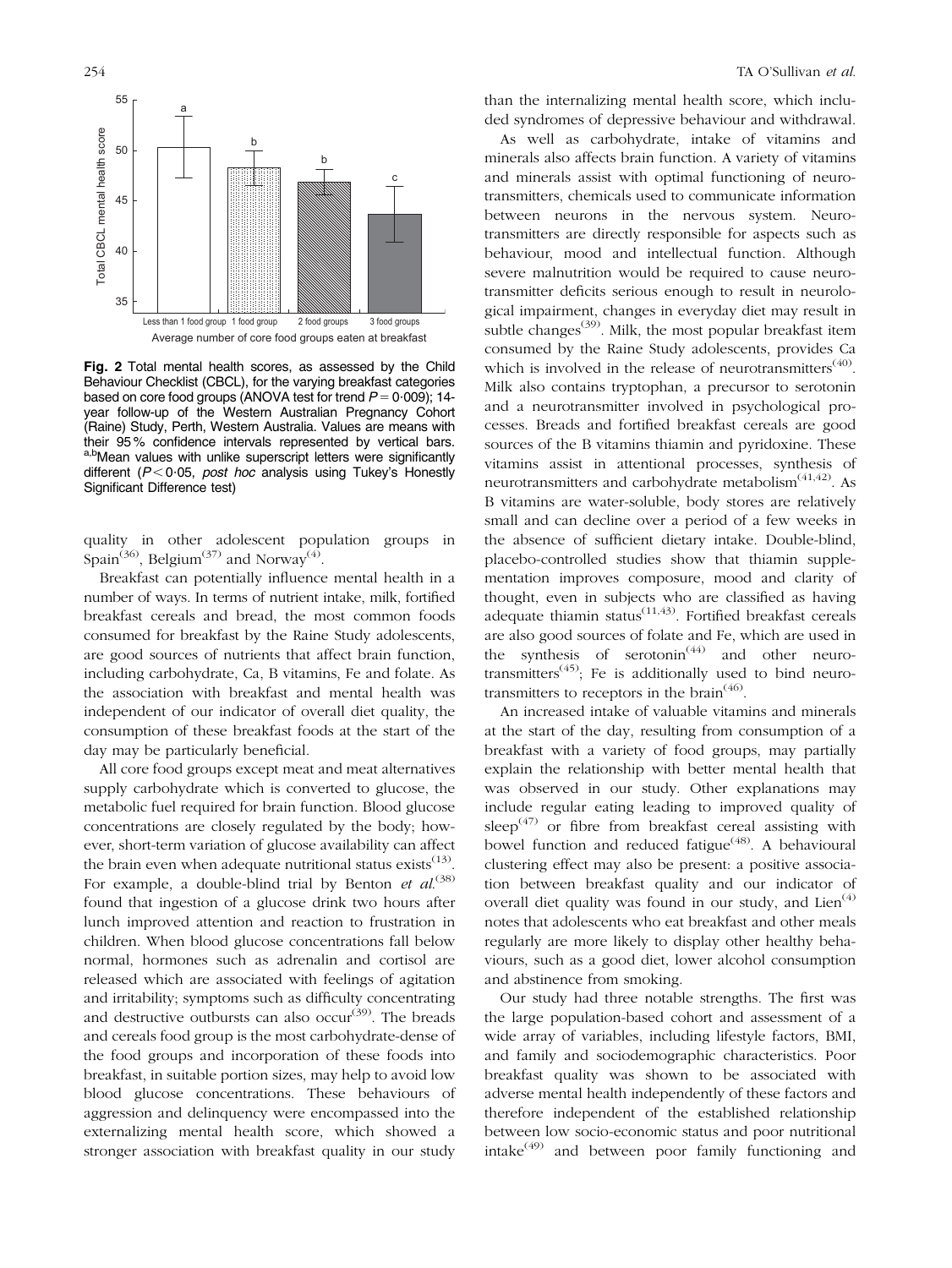| Table 3 Adjusted regression coefficients in the multivariate general linear model for mental health, as assessed by the Child Behaviour |  |
|-----------------------------------------------------------------------------------------------------------------------------------------|--|
| Checklist (CBCL); 14-year follow-up of the Western Australian Pregnancy Cohort (Raine) Study, Perth, Western Australia                  |  |

|                                                    | CBCL score     |                |           |                        |                               |                |  |
|----------------------------------------------------|----------------|----------------|-----------|------------------------|-------------------------------|----------------|--|
|                                                    | Total problems |                |           | Internalizing problems | <b>Externalizing problems</b> |                |  |
|                                                    | b              | 95% CI         | b         | 95% CI                 | b                             | 95% CI         |  |
| <b>Breakfast quality</b><br>Gender                 | $-1.66**$      | $-2.74, -0.59$ | $-1.13*$  | $-2.15, -0.10$         | $-1.57**$                     | $-2.59, -0.56$ |  |
| Male<br><b>BMI</b> category+                       | 0.41           | $-1.16, 1.98$  | $-2.24**$ | $-3.74, -0.75$         | 0.03                          | $-1.51, 1.45$  |  |
| Underweight                                        | $-1.28$        | $-4.32, 1.77$  | $-0.78$   | $-3.68, 2.12$          | $-1.82$                       | $-4.69, 1.05$  |  |
| Overweight                                         | 1.08           | $-0.91, 3.01$  | 0.07      | $-1.89, 1.90$          | 0.61                          | $-1.26, 2.49$  |  |
| Obese                                              | $5.09*$        | 1.51, 8.66     | 2.84      | $-0.57, 6.24$          | $3.91*$                       | 0.55, 7.28     |  |
| Maternal characteristics<br>Age at conception‡     |                |                |           |                        |                               |                |  |
| $20 - 29$ years                                    | $-5.43**$      | $-8.62, -2.23$ | $-5.14**$ | $-8.18, -2.10$         | $-5.05**$                     | $-8.06, -2.03$ |  |
| $\geq$ 30 years                                    | $-6.00**$      | $-9.20, -2.79$ | $-5.40**$ | $-8.45, -2.35$         | $-6.01**$                     | $-9.03, -2.99$ |  |
| Highest school year§                               |                |                |           |                        |                               |                |  |
| Grade 11                                           | 0.80           | $-1.41, 3.18$  | 1.54      | $-0.65, 3.73$          | $-0.31$                       | $-2.48, 1.85$  |  |
| Grade 12                                           | $-0.22$        | $-2.05, 1.61$  | 0.86      | $-0.88, 2.60$          | $-1.21$                       | $-2.93, 0.52$  |  |
| Sociodemographic factors<br>Annual family incomell |                |                |           |                        |                               |                |  |
| \$AU 35 000-70 000                                 | $-3.29*$       | $-5.66, -0.91$ | $-2.31*$  | $-4.57, -0.04$         | $-2.99**$                     | $-5.23, -0.74$ |  |
| $>\$AU$ 70 000                                     | $-3.89**$      | $-6.47, -1.31$ | $-3.27**$ | $-5.73, -0.81$         | $-3.17*$                      | $-5.60, -0.74$ |  |
| Single-parent family<br>Yes                        | 1.08           | $-1.36, 3.52$  | 1.13      | $-1.20, 3.45$          | $-0.10$                       | $-2.40, 2.20$  |  |
| Family functioning                                 | $-0.43**$      | $-0.57, -0.29$ | $-0.36**$ | $-0.50, -0.23$         | $-0.38**$                     | $-0.52, -0.25$ |  |
| Overall diet quality                               | 0.05           | $-0.01, 0.10$  | 0.03      | $-0.03, 0.08$          | 0.04                          | $-0.01, 0.09$  |  |
| Lifestyle factors<br>Physical activity             |                |                |           |                        |                               |                |  |
| 1-3 times/week                                     | $-0.97$        | $-3.78, 1.83$  | $-0.11$   | $-2.78, 2.56$          | $-0.15$                       | $-2.79, 2.50$  |  |
| $\geq$ 4 times/week<br>Screen usett                | $-1.47$        | $-4.42, 1.49$  | $-1.12$   | $-3.93, 1.69$          | 0.50                          | $-2.28, 3.29$  |  |
| $2-4 h/d$                                          | $3.35**$       | 1.47, 5.23     | $2.40*$   | 0.61, 4.19             | $2.09*$                       | 0.32, 3.86     |  |
| >4 h/d                                             | $3.36**$       | 1.34, 5.37     | 1.90      | $-0.02, 3.82$          | $2.32*$                       | 0.42, 4.23     |  |
|                                                    |                |                |           |                        |                               |                |  |

Association was significant: \*P< 0·05, \*\*P< 0·01.<br>†Defined according to BMI classification groups<sup>(25, 26)</sup>; reference category: normal weight.

- - Reference category: mothers aged ,20 years at conception.

§Reference category: grade 10 or less.

llReference category: annual family income <\$AU 35 000.

Reference category: <1 time/week.

 $t$ +Reference category: <2 h/d.

mental health problems<sup> $(50)$ </sup>. The second strength of our study was the use of the CBCL, a well-researched and validated measure of mental health morbidity that has shown good sensitivity in the diagnosis of adolescent psychopathology<sup> $(22)$ </sup>. The third strength of the study was the use of 3 d food records which were checked by a trained dietitian for precise determination of breakfast quality $^{(17)}$ .

Interpretation of our study results are limited by the cross-sectional design. The association observed may also be due to poor mental health leading to a lower-quality breakfast. For example, some people experiencing emotional distress such as depression may lose their appetite or report a craving and preference for sweet carbohydrate- and fat-rich foods<sup>(51)</sup>. These comfort foods, such as chocolate, stimulate endorphin release in the brain to elevate mood<sup> $(52)$ </sup>. In addition, positive mental health behaviours may be a result of overall higher self-efficacy and self-esteem rather than as a result of dietary factors. Good dietary patterns have been linked with other positive healthy lifestyle behaviours<sup>(53)</sup>, a trend that was also observed in our study, with higher breakfast quality scores significantly associated with increased levels of physical activity.

The prevalence of clinical mental health morbidity in our subject group was  $11.0\%$ , slightly lower than the national estimate of 13.1% obtained from the national mental health survey of  $13-17$ -year-old adolescents<sup>(54)</sup>. Generalization of the results from our study to the wider adolescent population must be done with caution, due to the differences existing between those adolescents who completed the food record compared with those who did not. Adolescents who took the time to complete the food record and return it were less likely to have mental health problems (Table 4). In addition, adolescents who completed the food record were more likely to have better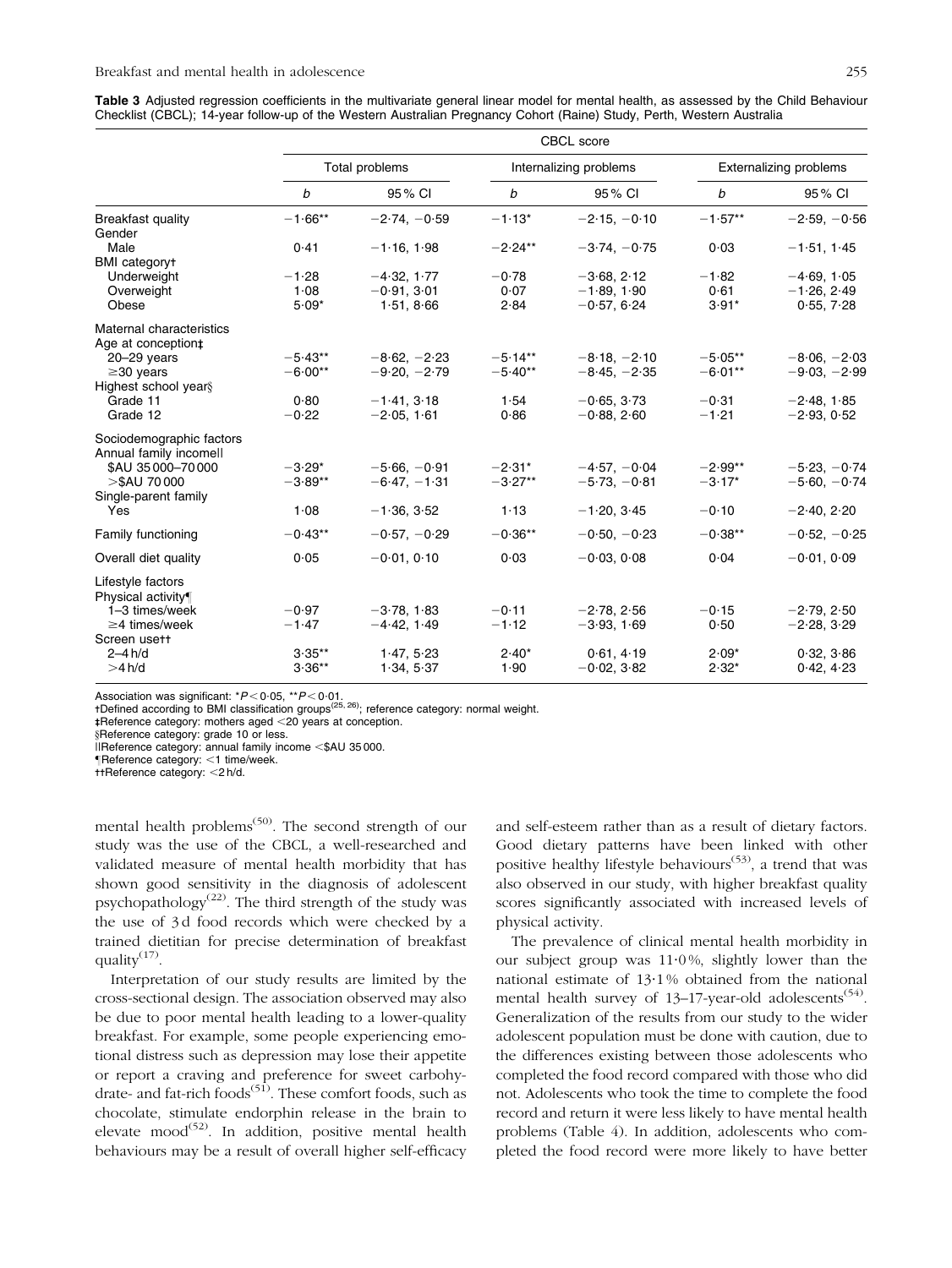Table 4 Frequency characteristics for study participants who completed the CBCL and the food record (n 836) compared with the study participants who completed the CBCL but did not complete the food record (n 948); 14-year follow-up of the Western Australian Pregnancy Cohort (Raine) Study, Perth, Western Australia

|                                                   | Subjects who completed the food record |          | Subjects who did not complete the food record |          |  |  |
|---------------------------------------------------|----------------------------------------|----------|-----------------------------------------------|----------|--|--|
|                                                   | Mean                                   | SD       | Mean                                          | SD       |  |  |
| Diet quality score*t<br>CBCL mental health score  | 77.08                                  | 15.05    | 75.01                                         | 15.9     |  |  |
| Total*                                            | 45.24                                  | 11.29    | 47.67                                         | 11.89    |  |  |
| Internalizing*                                    | 45.87                                  | 10.53    | 47.62                                         | 10.80    |  |  |
| Externalizing*                                    | 46∙58                                  | 0.52     | 49.30                                         | 11.32    |  |  |
|                                                   | n                                      | valid %  | n                                             | valid %  |  |  |
| Gender                                            |                                        |          |                                               |          |  |  |
| Male                                              | 424                                    | $50-7$   | 461                                           | 51.3     |  |  |
| Female                                            | 412                                    | 49.3     | 487                                           | 48.7     |  |  |
| BMI category*#                                    |                                        |          |                                               |          |  |  |
| Underweight                                       | 53                                     | $6-4$    | 44                                            | $6-2$    |  |  |
| Normal weight                                     | 584                                    | 70.2     | 468                                           | 65.7     |  |  |
| Overweight                                        | 151                                    | $18 - 1$ | 131                                           | $18 - 4$ |  |  |
| Obese                                             | 44                                     | $5·3$    | 69                                            | $9-7$    |  |  |
| Missing                                           | 4                                      |          | 236                                           |          |  |  |
| Maternal characteristics<br>Age at conception*    |                                        |          |                                               |          |  |  |
| $<$ 20 years                                      | 60                                     | 7.2      | 96                                            | $10 - 1$ |  |  |
|                                                   | 404                                    |          |                                               |          |  |  |
| 20-29 years                                       |                                        | 48.3     | 536                                           | 56·6     |  |  |
| $\geq$ 30 years                                   | 372                                    | 44.5     | 315                                           | 33.3     |  |  |
| Missing                                           | 0                                      |          | 1                                             |          |  |  |
| Highest school year*                              |                                        |          |                                               |          |  |  |
| Grade 10 or less                                  | 290                                    | 34.8     | 370                                           | 39.2     |  |  |
| Grade 11                                          | 139                                    | $16 - 6$ | 194                                           | $20 - 5$ |  |  |
| Grade 12                                          | 406                                    | 48.6     | 381                                           | 40.3     |  |  |
| Missing                                           | 1                                      |          | 3                                             |          |  |  |
| Sociodemographic factors<br>Annual family income* |                                        |          |                                               |          |  |  |
| $<$ \$AU 35000                                    | 173                                    | $21 - 0$ | 256                                           | $27 - 7$ |  |  |
|                                                   |                                        |          |                                               |          |  |  |
| \$AU 35000-70000                                  | 294                                    | 35.6     | 319                                           | 34.5     |  |  |
| >\$AU 70 000                                      | 359                                    | 43.4     | 349                                           | 37.8     |  |  |
| Missing                                           | 10                                     |          | 24                                            |          |  |  |
| Single-parent family*                             |                                        |          |                                               |          |  |  |
| Yes                                               | 145                                    | 17.3     | 217                                           | 23.0     |  |  |
| No                                                | 691                                    | $82 - 7$ | 725                                           | 77.0     |  |  |
| Missing                                           | 0                                      |          | 6                                             |          |  |  |
| Family functioning                                |                                        |          |                                               |          |  |  |
| Poor functioning, score ≤24                       | 99                                     | 12.1     | 131                                           | $14-5$   |  |  |
| Well functioning, score $\geq$ 25                 | 718                                    | 87.9     | 774                                           | $85 - 5$ |  |  |
| Missing                                           | 19                                     |          | 43                                            |          |  |  |
| Lifestyle factors                                 |                                        |          |                                               |          |  |  |
| Physical activity                                 |                                        |          |                                               |          |  |  |
| $<$ 1 time/week                                   | 75                                     | $9.0$    | 69                                            | $9-7$    |  |  |
| 1-3 times/week                                    | 468                                    | $56-3$   | 423                                           | 59.7     |  |  |
| $\geq$ 4 times/week                               | 289                                    | $34 - 7$ | 217                                           | 30.6     |  |  |
| Missing                                           | 4                                      |          | 239                                           |          |  |  |
| Screen use                                        |                                        |          |                                               |          |  |  |
| $<$ 2 $h/d$                                       | 233                                    | 28.3     | 187                                           | $26 - 7$ |  |  |
| $2-4h/d$                                          | 330                                    | 40.0     | 278                                           | 39.8     |  |  |
|                                                   |                                        |          |                                               |          |  |  |
| >4 h/d                                            | 261                                    | $31 - 7$ | 234                                           | 33.5     |  |  |
| Missing                                           | 12                                     |          | 249                                           |          |  |  |

CBCL, Child Behaviour Checklist.

Differences between subjects who did and did not complete the food record were significant:  $*P < 0.05$ .

t*n* 805 for subjects who did not complete the food record.<br>‡Defined according to BMI classification groups<sup>(25,26)</sup>.

overall diet quality, be less obese, have older and more educated mothers, a higher family income and a twoparent family. Nevertheless, the variance within the subject group was still large enough to observe a significant association between breakfast quality and mental health in the Raine Study.

In summary, our study supports the concept that breakfast quality is a significant component in the complex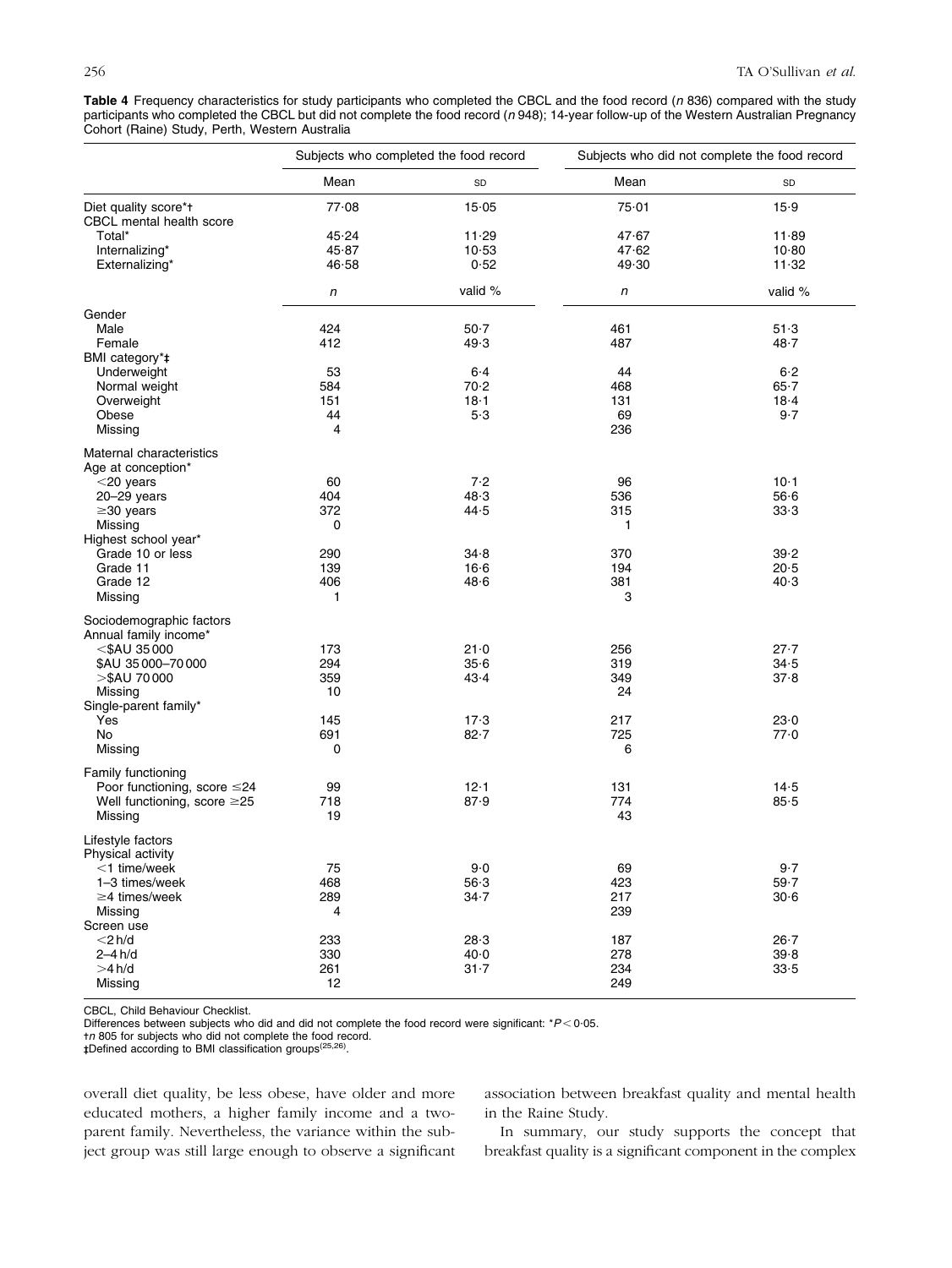Breakfast and mental health in adolescence 257

interaction between lifestyle factors and mental health in adolescence. We found that a higher-quality breakfast, consisting of foods from multiple food groups, was significantly related to better mental health scores in adolescents after adjustment for a number of sociodemographic and lifestyle factors. Intervention studies will also help to further define this relationship, particularly through examination of meal patterns and nutrients that may exert an influence on externalizing behaviours. Potential public health implications of this and future research include the development of adolescent-focused education on the importance of breakfast, particularly for girls, and the incorporation of breakfast programmes into high schools.

#### Acknowledgements

We would like to acknowledge the Chief Investigators of the Raine Study, the Study Executive and Study Staff for their ongoing commitment to data collection. We would especially like to acknowledge Kathryn Webb as the Raine Study dietitian from 2004 to 2006, and Professor Nick de Klerk for statistical advice. Special thanks go to the Raine Study adolescents and their families for their participation in the research.

Sources of funding: The Western Australian Pregnancy Cohort (Raine) Study is funded by the Raine Medical Research Foundation at The University of Western Australia, the National Health and Medical Research Council of Australia, the Telstra Research Foundation, the Western Australian Health Promotion Foundation, and the Australian Rotary Health Research Fund.

Conflict of interest declaration: The authors declare no conflict of interest.

Authorship contributions: Planning research (W.H.O., G.E.K., M.M., S.R.S.); executing research (W.H.O., G.E.K., M.M., S.R.S.); analysing data (M.R., T.A.O'S., P.J., W.H.O.); interpreting data (T.A.O'S., M.R., P.J., W.H.O.); and writing (T.A.O'S., M.R., W.H.O., S.S.).

#### References

- 1. Smith AP (1998) Breakfast and mental health. Int J Food Sci Nutr 49, 397–402.
- 2. Smith AP (2003) Breakfast cereal consumption and subjective reports of health by young adults. Nutr Neurosci 6, 59–61.
- 3. Pollitt E, Leibel RL & Greenfield D (1981) Brief fasting, stress, and cognition in children. Am J Clin Nutr 34, 1526–1533.
- 4. Lien L (2007) Is breakfast consumption related to mental distress and academic performance in adolescents? Public Health Nutr 10, 422-428.
- 5. Rampersaud GC, Pereira MA, Girard BL, Adams J & Metzl JD (2005) Breakfast habits, nutritional status, body weight, and academic performance in children and adolescents. J Am Diet Assoc 105, 743–760.
- 6. Lytle L, Seifert S, Greenstein J & McGovern P (2000) How do children's eating patterns and food choices change over time? Results from a cohort study. Am J Health Promot 14, 222–228.
- 7. Nicklas TA, Bao W, Webber LS & Berenson GS (1993) Breakfast consumption affects adequacy of total daily intake in children. J Am Diet Assoc 93, 886–891.
- 8. Kerver JM, Yang EJ, Obayashi S, Bianchi L & Song WO (2006) Meal and snack patterns are associated with dietary intake of energy and nutrients in US adults. J Am Diet Assoc 106, 46–53.
- 9. Dubois L, Girard M, Potvin Kent M, Farmer A & Tatone-Tokuda F (2008) Breakfast skipping is associated with differences in meal patterns, macronutrient intakes and overweight among pre-school children. Public Health Nutr (E-publication ahead of print version).
- 10. Wesnes KA, Pincock C, Richardson D, Helm G & Hails S (2003) Breakfast reduces declines in attention and memory over the morning in schoolchildren. Appetite 41, 329–331.
- 11. Benton D, Griffiths R & Haller J (1997) Thiamine supplementation mood and cognitive functioning. Psychopharmacology 129, 66-71.
- Simeon DT & Grantham-McGregor SM (1990) Nutritional deficiencies and children's behaviour and mental development. Nutr Res Rev 3, 1-24.
- 13. Bellisle F (2004) Effects of diet on behaviour and cognition in children. Br J Nutr 92, S227–S232.
- 14. Kessler RC, Berglund P, Demler O, Jin R & Walters EE (2005) Lifetime prevalence and age-of-onset distributions of DSM-IV disorders in the National Comorbidity Survey Replication. Arch Gen Psychiatry 62, 593-602.
- 15. Newnham JP, Evans SF, Michael CA, Stanley FJ & Landau LI (1993) Effects of frequent ultrasound during pregnancy: a randomised controlled trial. Lancet 342, 887–891.
- 16. Crawford P, Obarzanek E & Morrison J (1994) Comparative advantage of 3-day food records over 24-hour recall and 5-day food frequency validated by observation of 9- and 10-year-old girls. J Am Diet Assoc 94, 626–630.
- 17. Di Candilo KG, Oddy WH, Miller M, Sloan N, Kendall GE & de Klerk NH (2007) Follow-up phone-calls increase nutrient intake estimated by three-day food diaries in 13 year old participants of the Raine study. Nutr Diet 64, 165–171.
- 18. Radcliffe BC, Ogden C, Coyne T & Craig P (2004) Breakfast consumption patterns of upper primary school students in 14 Queensland schools. Nutr Diet 61, 151–158.
- 19. Smith A, Kellett E & Schmerlaib Y (1998) The Australian Guide to Healthy Eating. Victoria: Commonwealth of Australia.
- 20. Achenbach TM & McConaughy SH (1997) Empirically Based Assessment of Child and Adolescent Psychopathology, 2nd ed. Thousand Oaks, CA: Sage Publications.
- 21. Achenbach TM (1991) Manual for the Child Behavior Checklist/4-18 and 1991 Profile. Burlington, VT: University of Vermont, Department of Psychiatry.
- 22. Warnick EM, Bracken MB & Kasl S (2008) Screening efficiency of the Child Behavior Checklist and Strengths and Difficulties Questionnaire: a systematic review. Child Adolesc Ment Health 13, 140-147.
- 23. Zubrick SR, Silburn S, Gurrin L, Teoh H, Shepherd C, Carlton J & Lawrence D (1997) Western Australian Child Health Survey: Education, Health and Competence. Perth: Australian Bureau of Statistics and the Telethon Institute for Child Health Research.
- 24. Rierdan J & Koff E (1997) Weight, weight-related aspects of body image, and depression in early adolescent girls. Adolescence 32, 615–624.
- 25. Cole TJ, Flegal KM, Nicholls D & Jackson AA (2007) Body mass index cut offs to define thinness in children and adolescents: international survey. BMJ 335, 194–201.